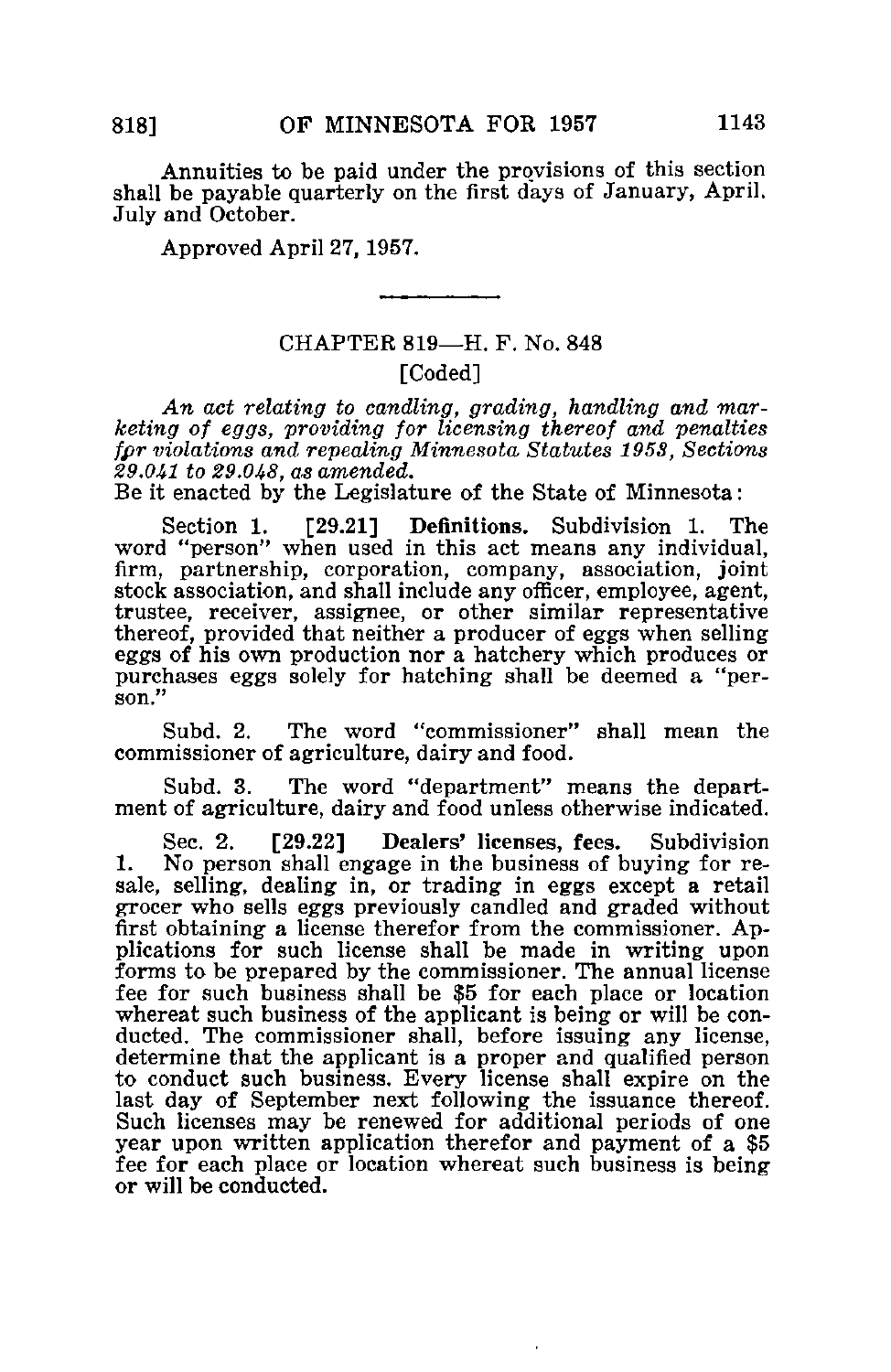Subd. 2. In addition to the annual dealer's license, there shall be an annual inspection fee computed on the basis of the number of cases of shell eggs handled at each place of business during the month of April of each year, providing that if said dealer or processor is not operating during the month of April, the department shall estimate the volume of shell eggs handled, and may revise the fee after three months of operation. In the event that a given lot of eggs is moved from one location of business to a second location of business and provided that the dealer's license is held by the same person at both locations, the given lot of eggs shall be counted in determining the volume of business on which the inspection fee is based at the first location of business but shall not enter into the computation of volume of business for the second location. For the purpose of determining of fees, a case shall be one of 30 dozen capacity. The schedule of fees shall be as follows:

| Volume (30 dozen cases) in April Mimimum-Maximum Fee |               |
|------------------------------------------------------|---------------|
| Under 1000                                           | \$10-\$25     |
| 1000–2000                                            | $$25 - $50$   |
| 2001-4000                                            | \$50-\$75     |
| 4001–6000                                            | \$75-\$100    |
| 6001-8000                                            | \$100-\$125   |
| 8001-10.000                                          | $$125 - $150$ |
| Over 10,000                                          | $$150 - $200$ |
|                                                      |               |

The commissioner shall fix the annual inspection fee within the limits set herein and may annually adjust the fee. as he deems necessary, within those limits, to more nearly meet the costs of inspection required to enforce the provisions of this act. Each person holding a dealer's license shall, under the direction of the commissioner, keep such records as may be necessary to accurately determine the volume of shell eggs on which the inspection fee is due and shall prepare annually a written report of such volume upon forms supplied by the commissioner. This report, together with the required inspection fee, shall be filed with the department on or before the last day of September of each year.

Subd. 3. The commissioner shall have general supervisory powers over the candlers and graders of eggs and may conduct, in collaboration with the Institute of Agriculture and the Extension Service of the University of Minnesota, an educational and training program to improve the efficiency and quality of the work done by such candlers.

Subd. 4. No person shall engage in the business of bre&king eggs for resale without first having secured from the department a license to conduct such business to be issued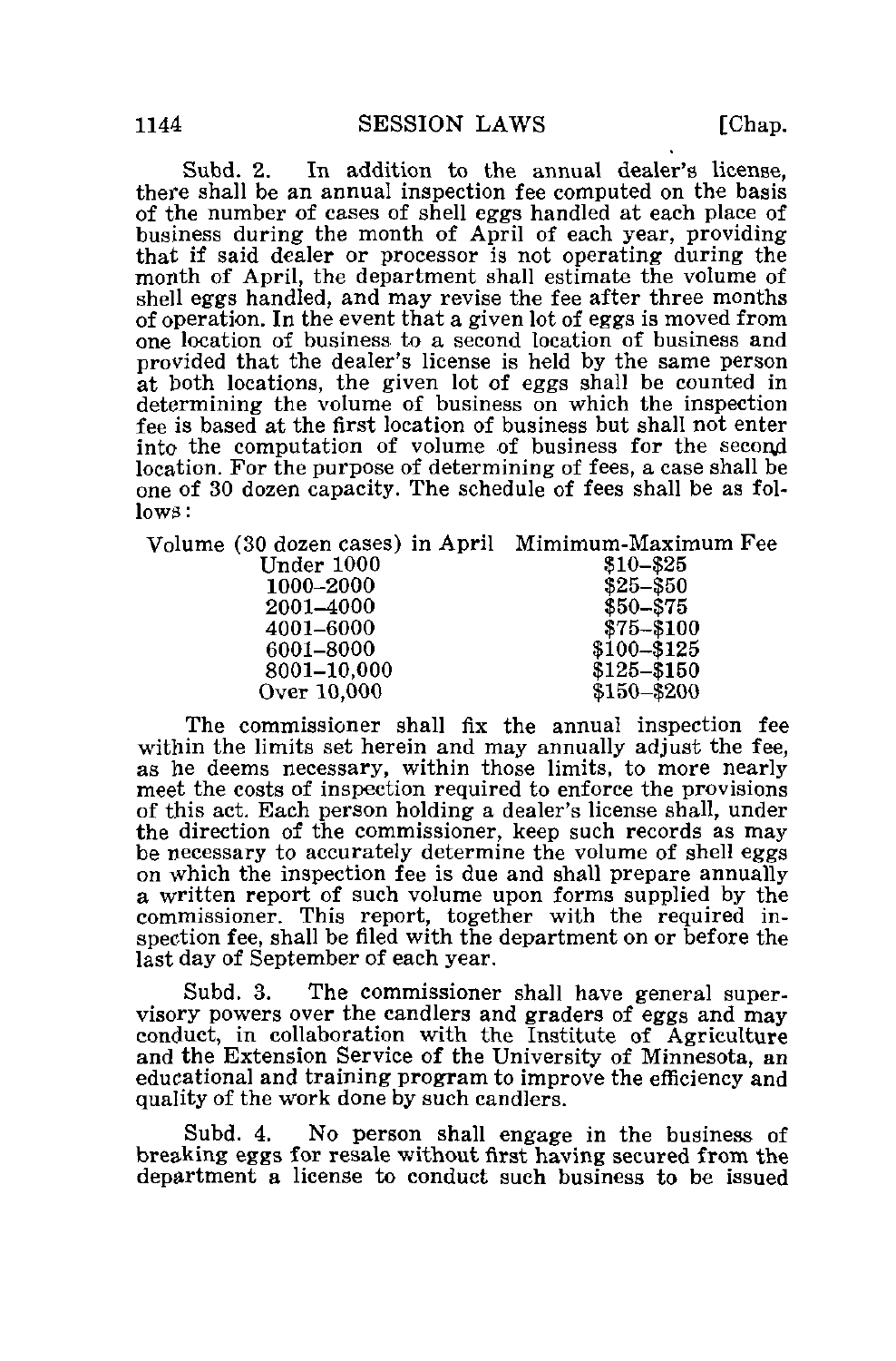upon proper application and the payment of \$50 as a license fee. All licenses so issued shall expire on the last day of June next following the issuance thereof but may be renewed. The licensee shall at all times comply with the rules and regulations of the department in respect to the conduct of such business.

Subd. 5. All fees collected, together with all fines paid for any violation of any provision of this act or any rules promulgated thereunder, shall be deposited in the state treasury, and 85 percent of the total fees and fines so collected shall be credited to a separate account to be known as the egg law inspection fund, which is hereby created, set aside, and appropriated as a revolving fund to be used by the department to help defray the expense of inspection, supervision, and enforcement of this act and shall be in addition to and not in substitution for the sums regularly appropriated or otherwise made available for this purpose to the department.

Sec. 3. [29.23] Candling. The first licensed buyer shall cause all eggs to be candled and graded according to Minnesota purchase grades as established by the commissioner and shall remove all adulterated and inedible eggs before purchase. Such candling and grading shall be done before payment in full is made, but nothing in this section shall be construed to prevent a licensed buyer from advancing or making a partial payment to the producer before such candling and grading. Such candling and grading shall also be done within the state of Minnesota unless the first licensed buyer obtains special permission from the commissioner to do such candling and grading outside the state of Minnesota, in which event the commissioner shall require that such candling and grading be done under the supervision of the grading service of the United States Department of Agriculture on a continuous basis and that a grading report based on Minnesota purchase grades be issued to the producer for each lot of eggs candled and graded. The commissioner shall promulgate by regulation Minnesota purchase grades and Minnesota consumer grades and the standards on which these grades are based. The commissioner shall also by regulation provide for minimum plant and equipment requirements for candling, grading, handling and storing eggs, and shall define candling. It shall be mandatory that eggs be held at a temperature not to exceed 60 degrees Fahrenheit after being received by the first licensed dealer. Expiration date for candlers and graders license shall be September 30.

Sec. 4. [29.24] Adulterated or inedible eggs, sale<br>forbidden. No person shall buy, sell, offer or expose for sale No person shall buy, sell, offer or expose for sale,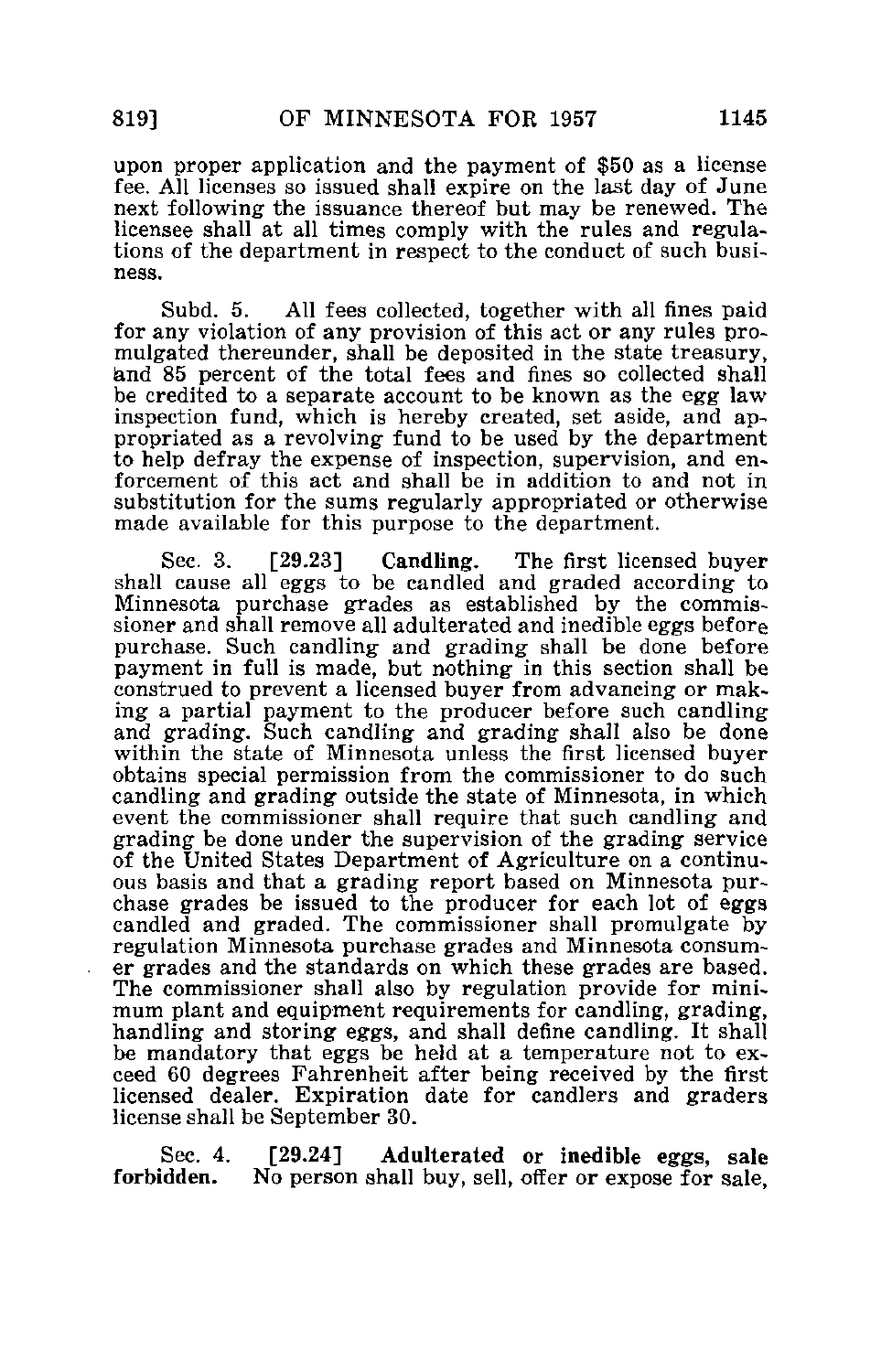or have in his possession for sale, eggs for human consumption that are inedible or adulterated. Eggs that are filthy, putrid, decomposed, or otherwise unfit for food in whole or in part, shall be deemed to be adulterated. Eggs which contain black rots, white rots, mixed rots (addled eggs), sour eggs with green whites, eggs with stuck yolks, moldy eggs, musty eggs, eggs showing blood rings, eggs containing embryo chicks (at or beyond the blood ring stage), or any other eggs that are filthy, decomposed, or putrid shall be deemed to be inedible.

Sec. 6. [29.25] Dockage; overgrade or undergrade of eggs; records of sales and purchases. No person in buying or selling eggs shall take or give a greater or lesser dockage for eggs unfit for human food, as herein defined, than the actual dockage as determined by the correct candling of the eggs purchased or sold. No person in buying or selling eggs shall overgrade or undergrade eggs. All licensed persons shall keep such candling and grading records of eggs purchased or sold as may be required by the rules and regulations promulgated by the commissioner, which records shall be available at all reasonable times for inspection and examination by the commissioner, inspector or employees of the department of agriculture, dairy and food.

Sec. 6. [29.26] Eggs in possession of retailer. Persons handling eggs for retail sale only are exempt from the provisions of section 2, subdivision 1, and from the provisions of section 2, subdivision 2. However, all eggs sold or offered for sale at retail must have been candled and graded and must be clearly labeled according to Minnesota consumer grades as established by regulation under section 3. No eggs shall be sold or offered for sale as "ungraded", "unclassified", or by any other name that does not clearly designate the grade. All eggs in possession of the retailer, either in temporary storage or on display, must be held at a temperature not to exceed 60 degrees Fahrenheit.

Sec. 7. [29.27] Rules. The department is hereby vested with the power and authority to supervise, regulate, and, in accordance with Minnesota Statutes, Section 15.042 make reasonable rules and regulations relative to grading, candling, breaking, purchasing, and selling of eggs and egg products for purpose of preserving and protecting the public health. In addition hereto, it is the express purpose herein that inasmuch as the breaking of eggs for re-sale is a matter of state concern, the surroundings in which such product is handled should be maintained in a sanitary condition, and, therefore, the department may establish, in accordance with Minnesota Statutes, Section 15.042, reasonable rules and regu